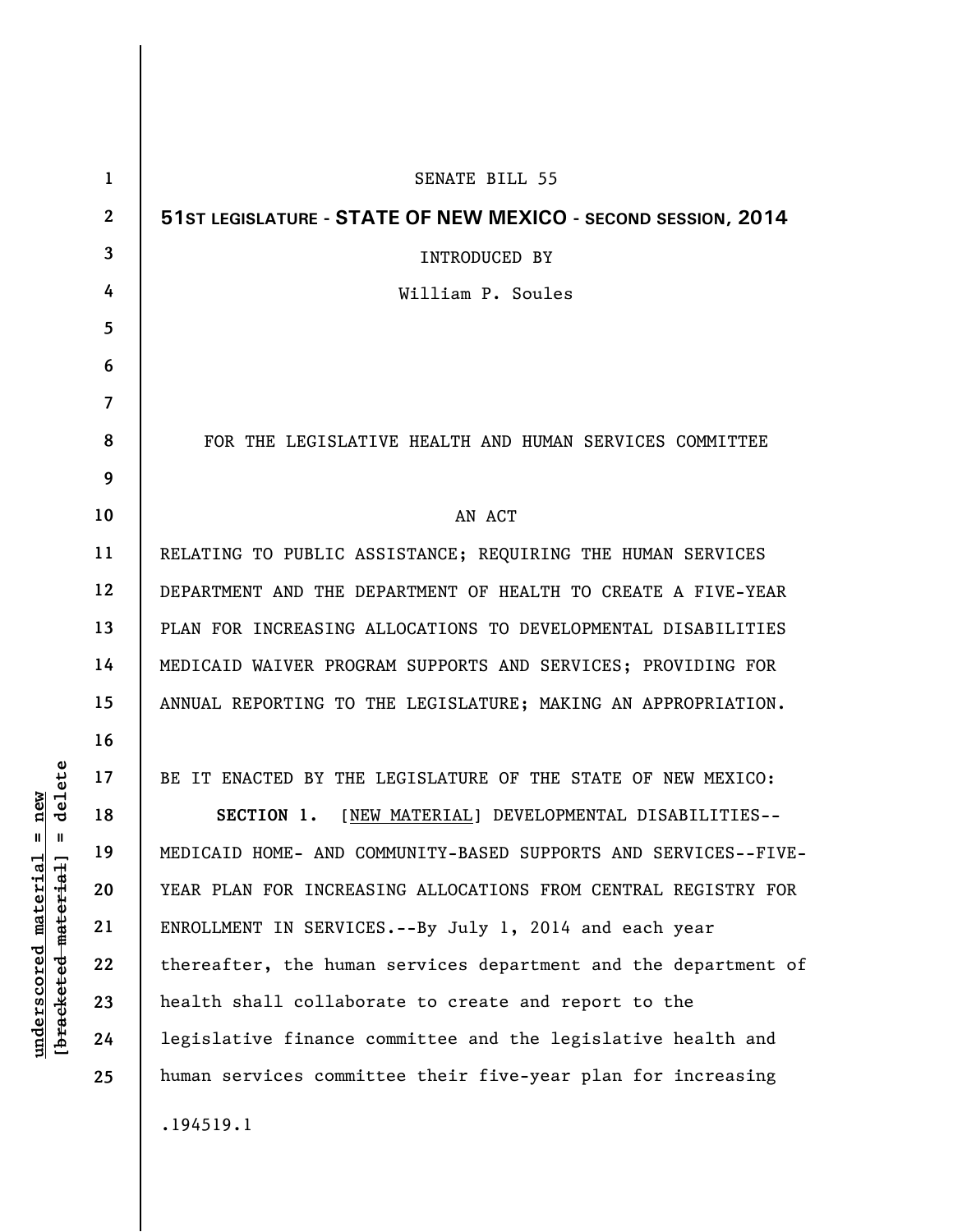allocations from the central registry for developmental disabilities medicaid home- and community-based supports and services and enrolling individuals awaiting allocation in the developmental disability medicaid home- and community-based waiver program. The plan shall include:

A. the number of individuals who are on the central registry and not yet receiving waiver services, by age, county of residence and years on the central registry;

**11**  B. an estimate of the costs of providing support and services to individuals who are eligible for services but not yet receiving them; and

C. a target for the number of individuals to be moved from the central registry into services over the five-year period covered by the plan and the amount of new state funding needed each year to meet the target.

**SECTION 2.** APPROPRIATION.--Twenty-five million dollars (\$25,000,000) is appropriated from the general fund to the department of health for expenditure in fiscal year 2015 to fund supports and services for individuals enrolled in a developmental disability medicaid home- and community-based waiver program and to allow enrollment of eligible individuals listed on the department of health's central registry who are currently awaiting allocation of supports and services through the developmental disability medicaid waiver program. Any unexpended or unencumbered balance remaining at the end of .194519.1

**1** 

**2** 

**3** 

**4** 

**5** 

**6** 

**7** 

**8** 

**9** 

**10** 

**12** 

**13** 

**14** 

**15** 

**16** 

**17** 

**18** 

**19** 

**20** 

**21** 

**22** 

**23** 

**24** 

**25** 

 $- 2 -$